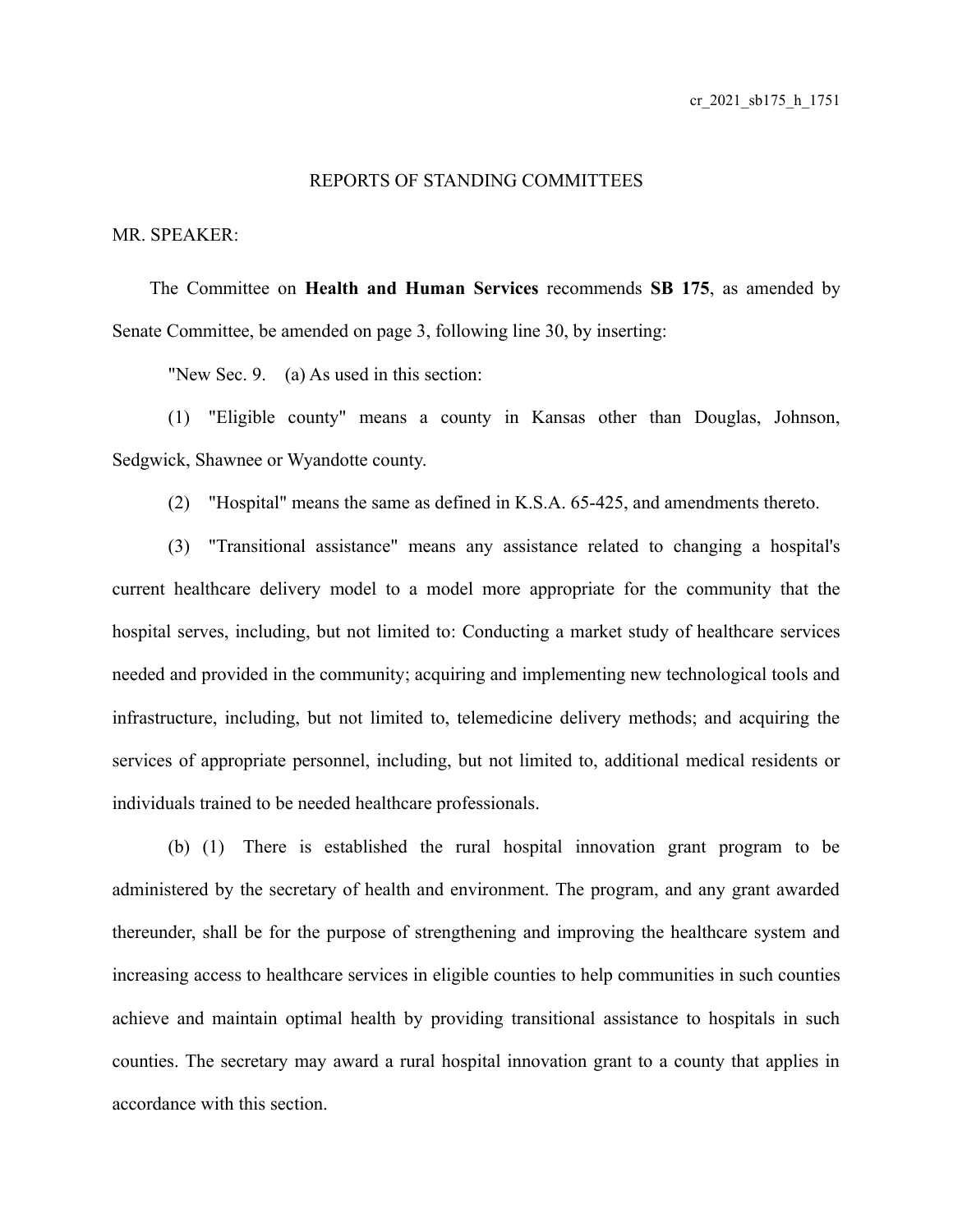(2) The secretary of health and environment may award a grant under this section only if the amount of state moneys to be awarded in the grant has been matched by private stakeholders, including hospital foundations or other organizations, contributing to the secretary for the program, on a basis of \$2 of private stakeholder moneys for every \$1 of state moneys. The secretary of health and environment may receive moneys by bequest, donation or gift to fulfill the public-private match of moneys required under this paragraph. Any such moneys received shall be remitted to the state treasurer in accordance with K.S.A. 75-4215, and amendments thereto. Upon receipt of each such remittance, the state treasurer shall deposit the entire amount in the state treasury to the credit of the rural hospital innovation grant fund. A private stakeholder may certify to the secretary of health and environment that an amount of money is dedicated to the rural hospital innovation grant program. Such certified dedicated moneys shall remain with the private stakeholder until such time as the grant is awarded, and the secretary shall count such certified dedicated moneys to fulfill the public-private match required under this paragraph.

(3) A private stakeholder who has contributed moneys or certified dedicated moneys to the secretary of health and environment may specify a county to receive a grant using such private stakeholder's moneys. If the secretary does not award a grant to the specified county in the same fiscal year as such request, the secretary shall return the amount of contributed moneys to the private stakeholder and any such certification shall lapse.

(4) Prior to applying for a rural hospital innovation grant, any eligible county may enter into memorandums of understanding and other necessary agreements with private stakeholders and other eligible counties.

(5) The board of county commissioners of an eligible county, or the board's designee, may apply to the secretary for a rural hospital innovation grant in the form and manner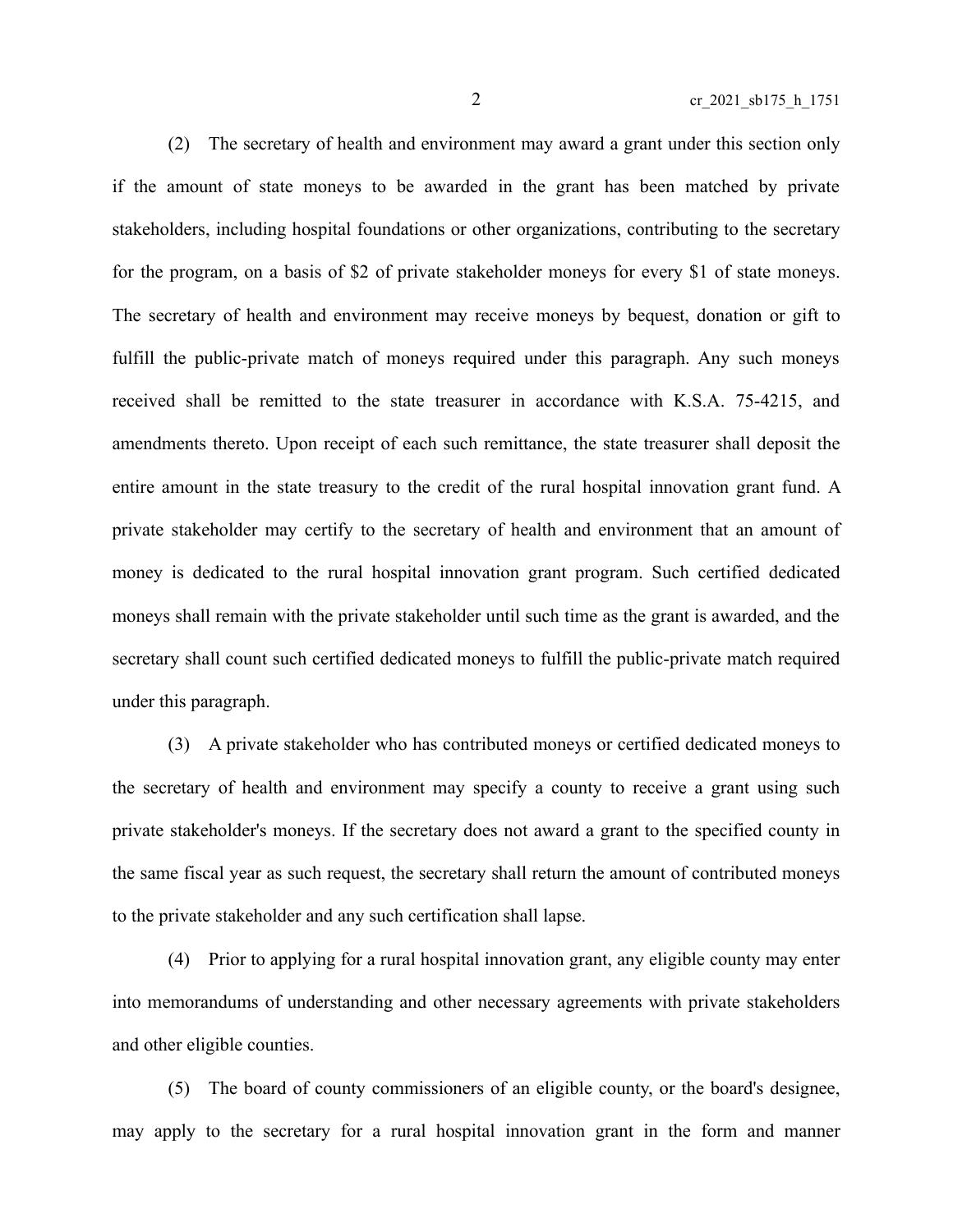prescribed by the secretary of health and environment. Such application shall include:

(A) A description of the hospital for which the grant moneys will be expended, including the name and location of the hospital;

(B) a statement of the amount of grant moneys requested;

(C) a description of the needs of the hospital, the transitional assistance for which the grant moneys will be expended and how such transitional assistance will meet the stated needs; and

(D) any other information that the secretary deems necessary to administer this section.

(6) Prior to awarding any grant moneys to an eligible county under this section, the secretary shall enter into a written agreement with the county requiring that the county:

(A) Expend any such grant moneys to provide transitional assistance to a hospital in the eligible county, as approved by the secretary;

(B) not later than one year after any such grant moneys are awarded, report to the secretary detailing the effect that such grant is having on health and other outcomes in the eligible county and the affected community;

(C) repay all awarded grant moneys to the secretary if the county fails to satisfy any material term or condition of the grant agreement; and

(D) any other terms and conditions that the secretary deems necessary to administer this section.

(c) (1) There is established in the state treasury the rural hospital innovation grant fund to be administered by the secretary of health and environment. All moneys credited to the fund shall be used only for purposes related to the rural hospital innovation grant program. All expenditures from the fund shall be made in accordance with appropriation acts upon warrants of the director of accounts and reports issued pursuant to vouchers approved by the secretary of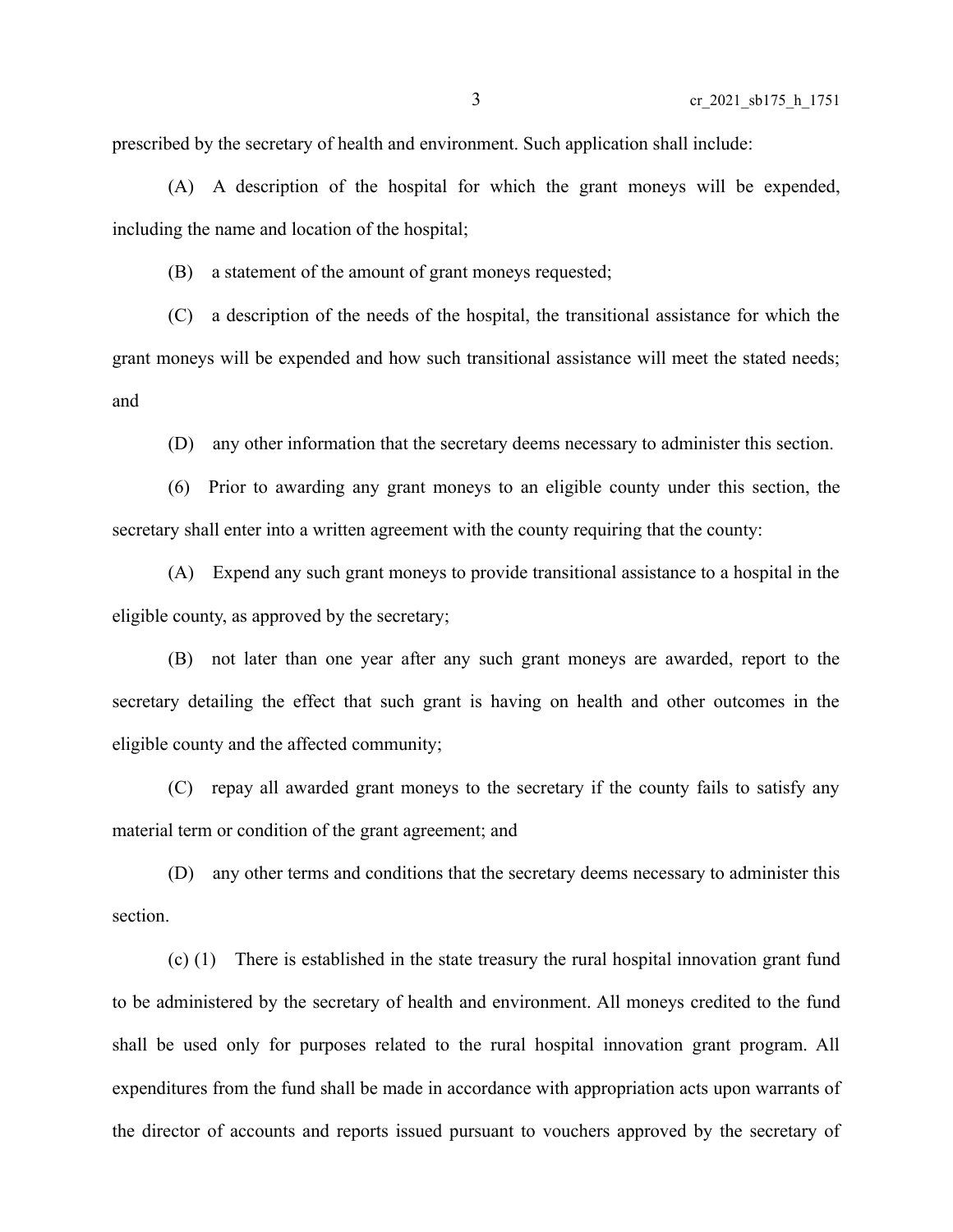health and environment or the secretary's designee.

(2) On July 1, 2021, the director of accounts and reports shall transfer \$10,000,000 from the state general fund to the rural hospital innovation grant fund.

(d) The secretary of health and environment shall adopt rules and regulations as necessary to implement and administer this section.

(e) (1) On or before October 1 of each year, for each rural hospital innovation grant awarded under this section, the county shall prepare and submit to the secretary of health and environment a report describing: The amount and stated purposes of any awarded grant moneys; the fulfillment of the terms and conditions of the grant agreement; and the transitional assistance upon which the moneys have been spent.

(2) On or before February 1 of each year, the secretary shall compile the information received under this subsection and submit a report to the governor and the legislature including such information and a description of and reasoning for any applications for a rural hospital innovation grant that the secretary has denied.

(f) (1) The rural hospital innovation grant program shall expire on June 30, 2025.

(2) On July 1, 2025:

(A) The director of accounts and reports shall transfer all moneys in the rural hospital innovation grant fund to the state general fund;

(B) all liabilities of the rural hospital innovation grant fund shall be transferred to and imposed on the state general fund; and

(C) the rural hospital innovation grant fund shall be abolished.";

And by renumbering sections accordingly;

On page 1, in the title, in line 4, after the semicolon by inserting "providing grant assistance to hospitals in certain counties; prescribing powers, duties and functions of the secretary of